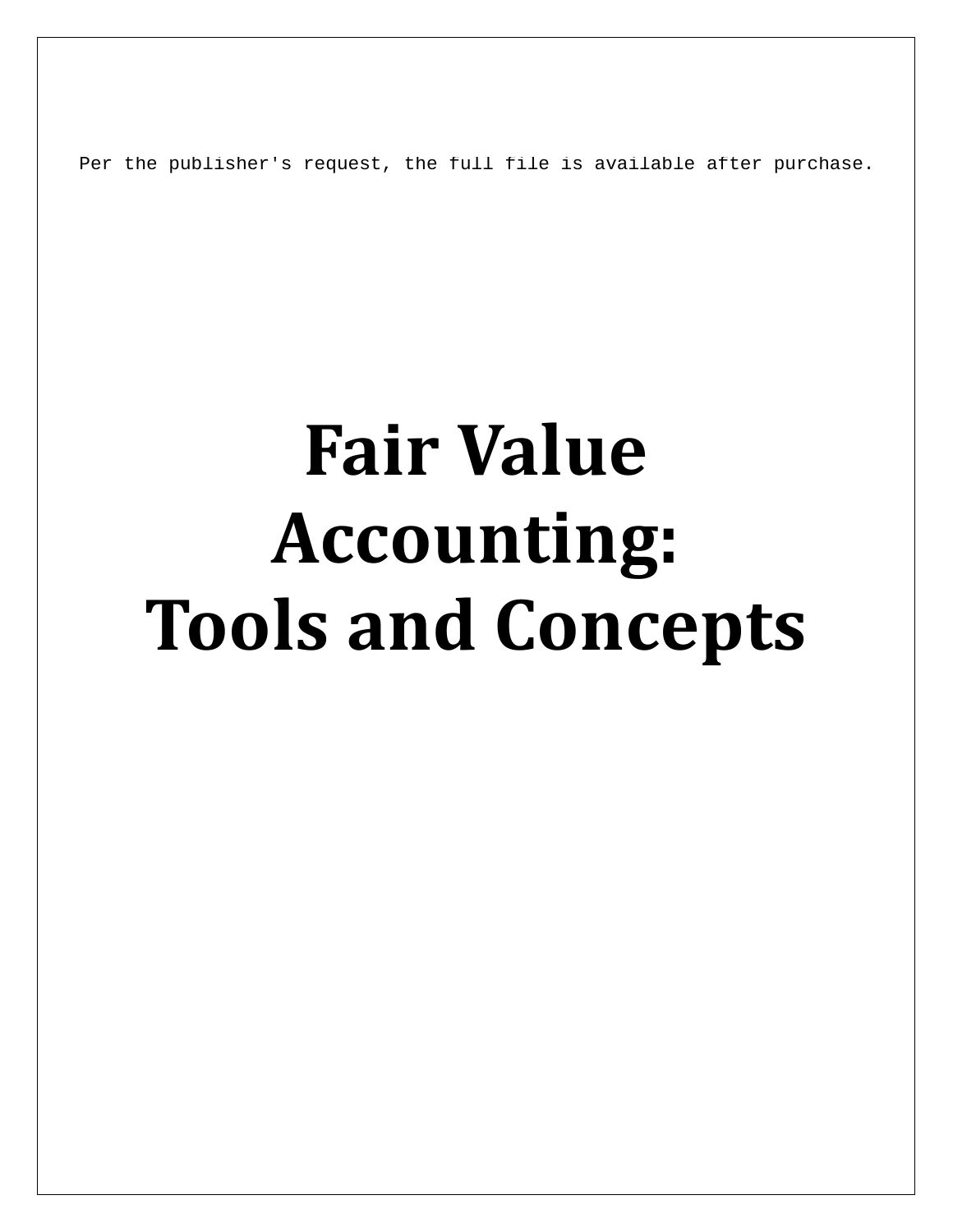## **Fair Value Accounting: Tools and Concepts**

Copyright  $©$  2014 by

DELTACPE LLC

All rights reserved. No part of this course may be reproduced in any form or by any means, without permission in writing from the publisher.

The author is not engaged by this text or any accompanying lecture or electronic media in the rendering of legal, tax, accounting, or similar professional services. While the legal, tax, and accounting issues discussed in this material have been reviewed with sources believed to be reliable, concepts discussed can be affected by changes in the law or in the interpretation of such laws since this text was printed. For that reason, the accuracy and completeness of this information and the author's opinions based thereon cannot be guaranteed. In addition, state or local tax laws and procedural rules may have a material impact on the general discussion. As a result, the strategies suggested may not be suitable for every individual. Before taking any action, all references and citations should be checked and updated accordingly.

*This publication is designed to provide accurate and authoritative information in regard to the subject matter covered. It is sold with the understanding that the publisher is not engaged in rendering legal, accounting, or other professional service. If legal advice or other expert advice is required, the services of a competent professional person should be sought.*

*—-From a Declaration of Principles jointly adopted by a committee of the American Bar Association and a Committee of Publishers and Associations.*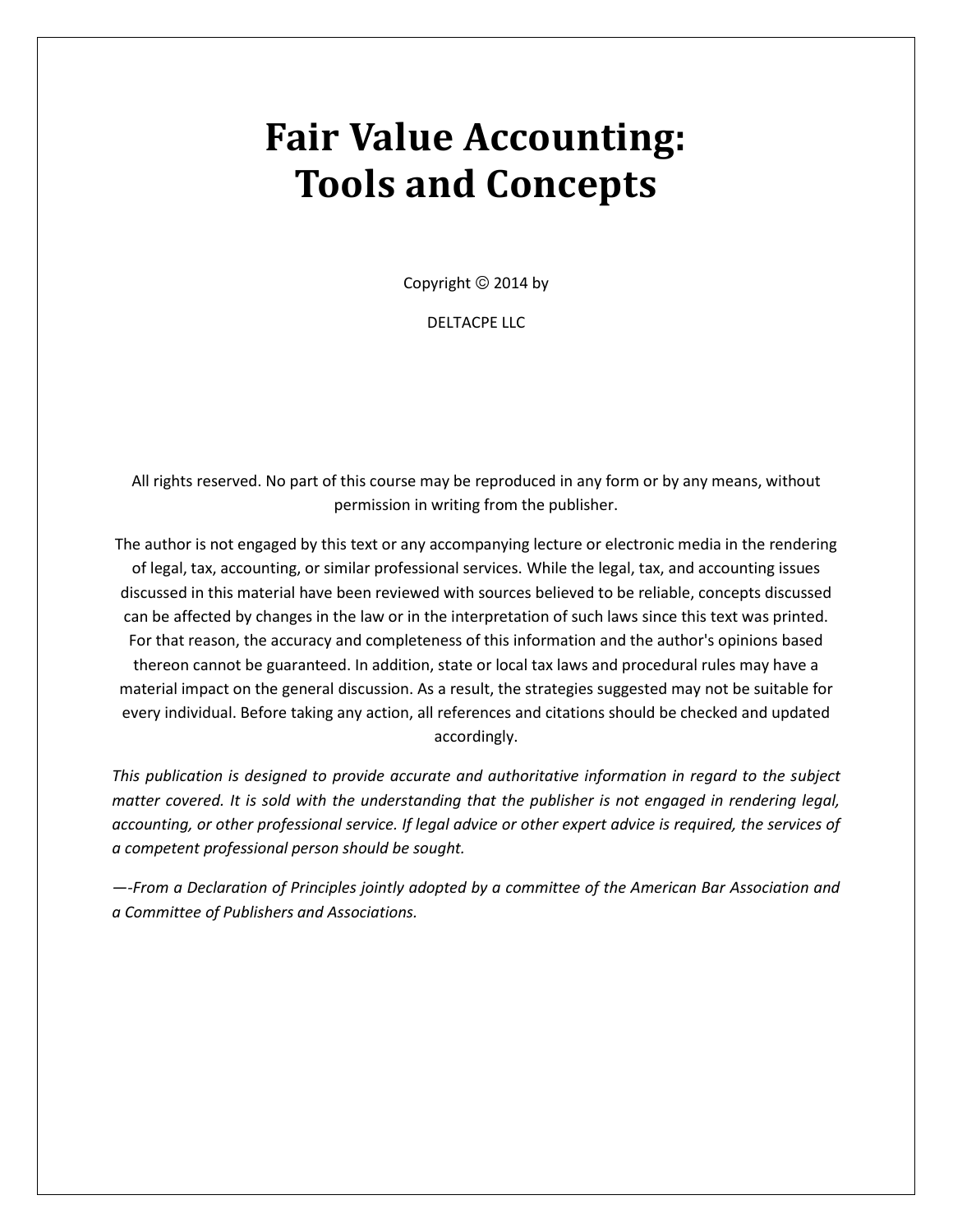## **Course Description**

Fair values are more common in financial reports because fair values have increased in business importance in recent years. Increasingly elaborate financial instruments and risk management practices have created financial statement elements for which historical cost is almost irrelevant, and fair value, and fluctuations in fair value, are extremely relevant. This course is a comprehensive survey of fair value accounting with a discussion of :(1) ASC 820*, Fair Value Measurements and Disclosures*, (2) A list of the financial statement items for which fair value reporting is required or allowed. (3) A variety of valuation models, and (4) Fair value disclosure requirements business.

**Field of Study Accounting Level of Knowledge Basic to Intermediate Prerequisite** Basic Math **Advanced Preparation** None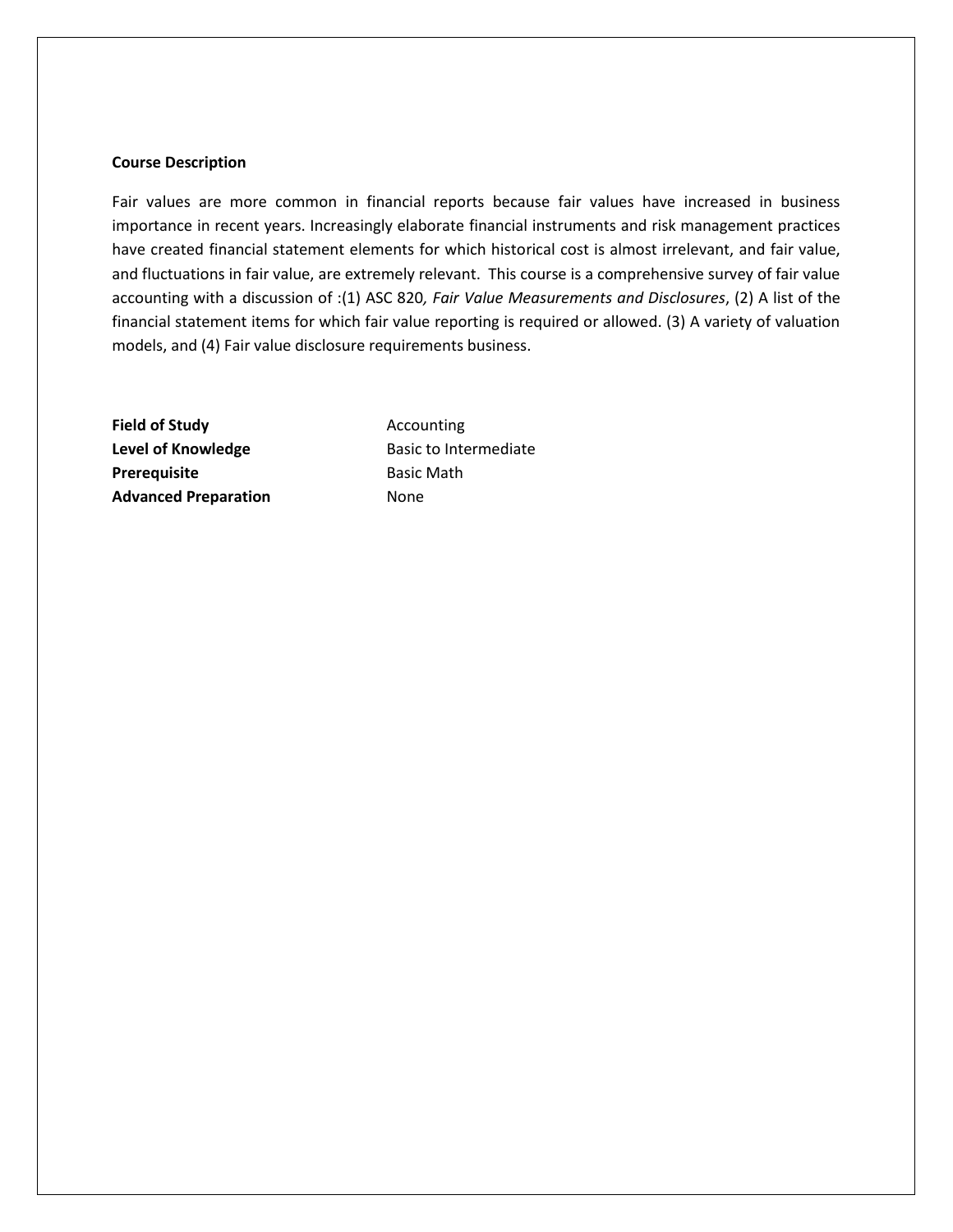## **Table of Contents**